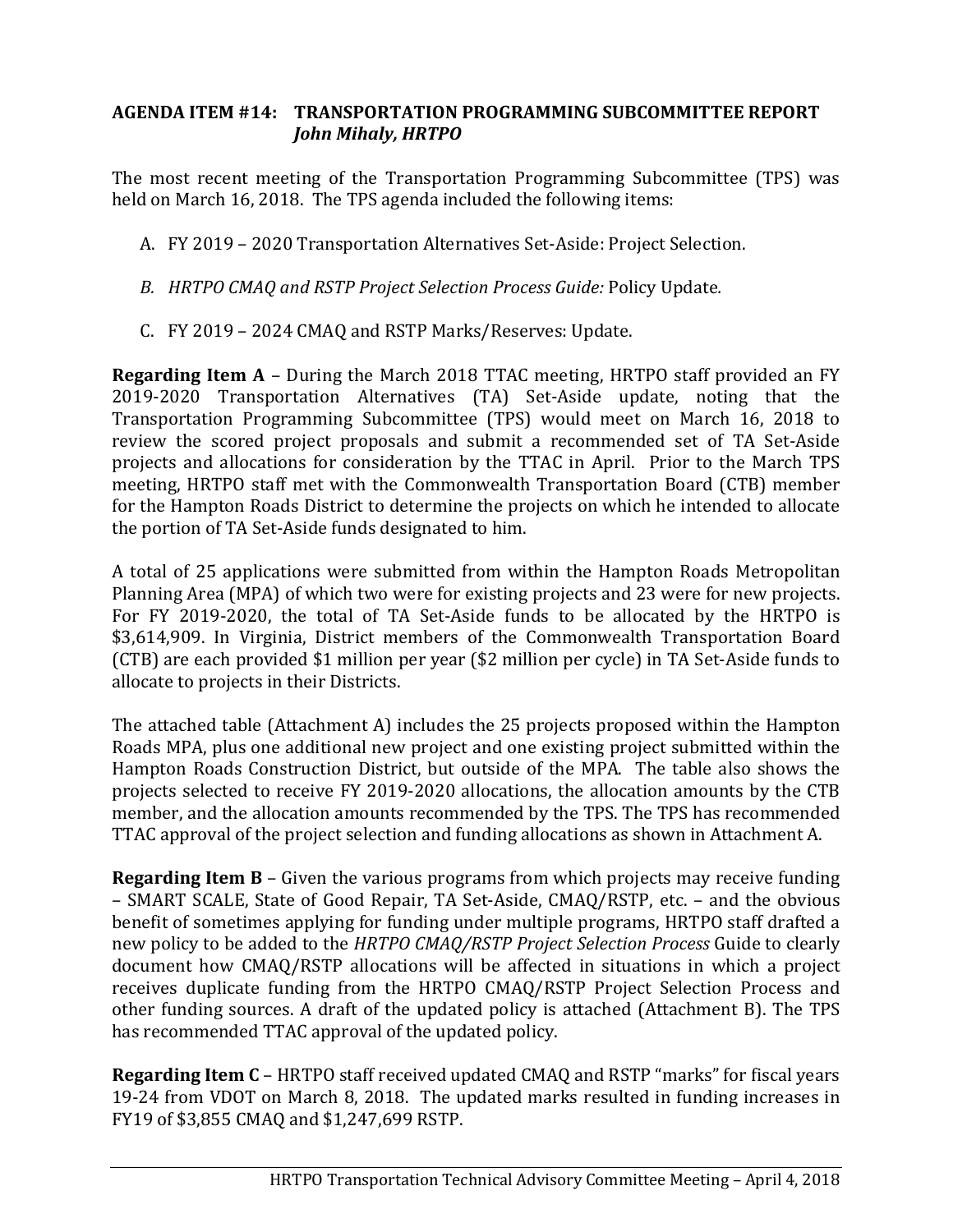The following attachments are included:

| Attachment 14-A: | Recommended FY 2019-2020 TA Set-Aside project selections and<br>allocations. |
|------------------|------------------------------------------------------------------------------|
| Attachment 14-B: | HRTPO CMAQ/RSTP Project Selection Process Guide Policy Update:<br>Draft      |
| Attachment 14-C: | FY 2019-2024 CMAQ and RSTP "Marks"/Reserves Update                           |
| Attachment 14-D: | Minutes of the March 16, 2018 TPS meeting                                    |

## **Mr. John Mihaly, HRTPO Senior Transportation Planner, will brief the TTAC on this item.**

## **RECOMMENDED ACTIONS:**

- A. Recommend HRTPO Board approval of the TA Set-Aside projects and allocations shaded in green in Attachment A.
- B. Recommend HRTPO Board approval of the new policy, highlighted in yellow in Attachment B, regarding projects that receive duplicate funding from the HRTPO CMAQ/RSTP Project Selection Process and other sources.
- C. For discussion and informational purposes.